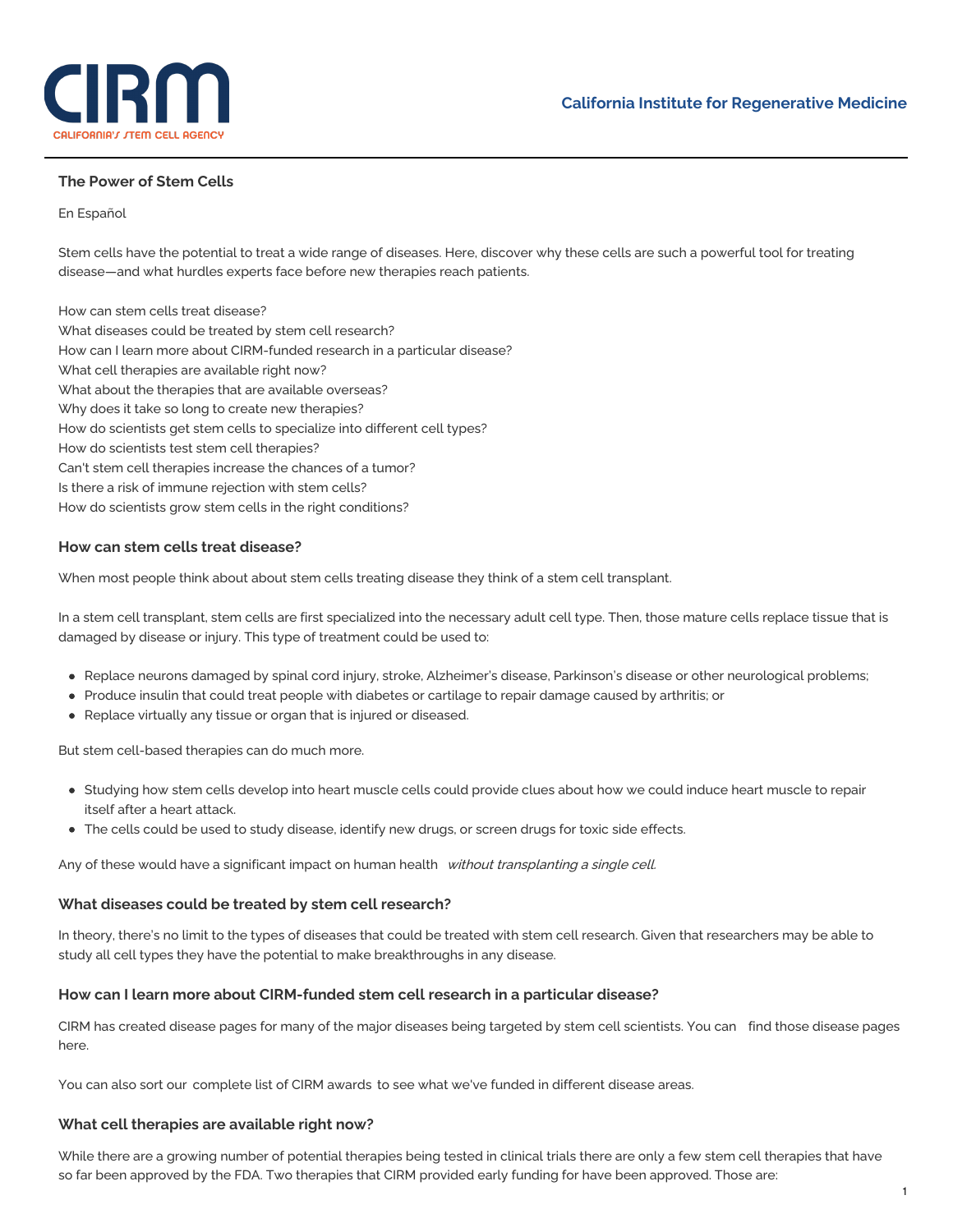- Fedratinib, approved by the FDA in August 2019 as a first line therapy for myelofibrosis (scarring of the bone marrow)
- Glasdegib, approved in November 2016 as a combination therapy with low dose are-C for patients 75 years of age and older with acute myelogenous leukemia

Right now the most commonly used stem cell-based therapy is bone marrow transplantation. Blood-forming stem cells in the bone marrow were the first stem cells to be identified and were the first to be used in the clinic. This life-saving technique has helped thousands people worldwide who had been suffering from blood cancers, such as leukemia.

In addition to their current use in cancer treatments, research suggests that bone marrow transplants will be useful in treating autoimmune diseases and in helping people tolerate transplanted organs.

Other therapies based on adult stem cells are currently in clinical trials. Until those trials are complete we won't know which type of stem cell is most effective in treating different diseases.

## **Find Out More:**

Read the top ten things to know about stem cell [treatments](http://www.closerlookatstemcells.org/Top_10_Stem_Cell_Treatment_Facts.html) (from ISSCR)

# **WEIT**

Alan Lewis talks about getting an embryonic stem [cell-based](https://www.cirm.ca.gov/our-progress/video/alan-lewis-talks-about-getting-embryonic-stem-cell-based-therapy-patients) therapy to patients (3:46)

# **What about stem cell therapies that are available overseas?**

Many overseas clinics - and a growing number here in the U.S. too - advertise "miraculous" stem cell therapies for a wide range of incurable diseases. This phenomenon is called stem cell tourism and is currently a source of concern for reputable stem cell scientists. These predatory clinics are offering therapies that have not been tested to prove they are effective or even safe. In recent few years, some patients who visited those clinics have died, others have been left blind or had serious infections as a result of receiving unproven and untested stem cells.

# **Find Out More:**

Learn more about the issue on our Stem Cell [Tourism](https://www.cirm.ca.gov/our-progress/concerns-about-stem-cell-tourism) page.

# **POST**

Jeanne Loring [discusses](https://www.youtube.com/watch?v=SgHBi1y1KG8) concerns about stem cell tourism (3:38)

# **MAGE**

[CIRM/ISSCR](https://www.cirm.ca.gov/our-progress/video/public-forum-dose-reality-alternative-stem-cell-treatments) panel on stem cell tourism

# **Why does it take so long to create new stem cell therapies?**

Stem cells hold the potential to treat a wide range of diseases. However, the path from the lab to the clinic is a long one. Before testing those cells in a human disease, researchers must grow the right cell type, find a way to test those cells, and make sure the cells are safe in animals before moving to human trials.

### **Find Out More:**

# **MAGE**

Hans Keirstead talks about hurdles in [developing](https://www.cirm.ca.gov/our-progress/video/hans-keirstead-talks-about-hurdles-developing-new-therapy) a new therapy (5:07)

# **How do scientists get stem cells to specialize into different cell types?**

One of the biggest hurdles in any stem cell-based therapy is coaxing stem cells to become a single cell type. The vital process of maturing stem cells from one state to another type is called differentiation.

Guiding stem cells to become a particular cell type has been fraught with difficulty. For example, stem cells growing in a developing embryo receive a carefully choreographed series of signals from the surrounding tissue. To create the same effect in the lab, researchers have to try and mimic those signals. Add the signals in the wrong order or the wrong dose and the developing cells may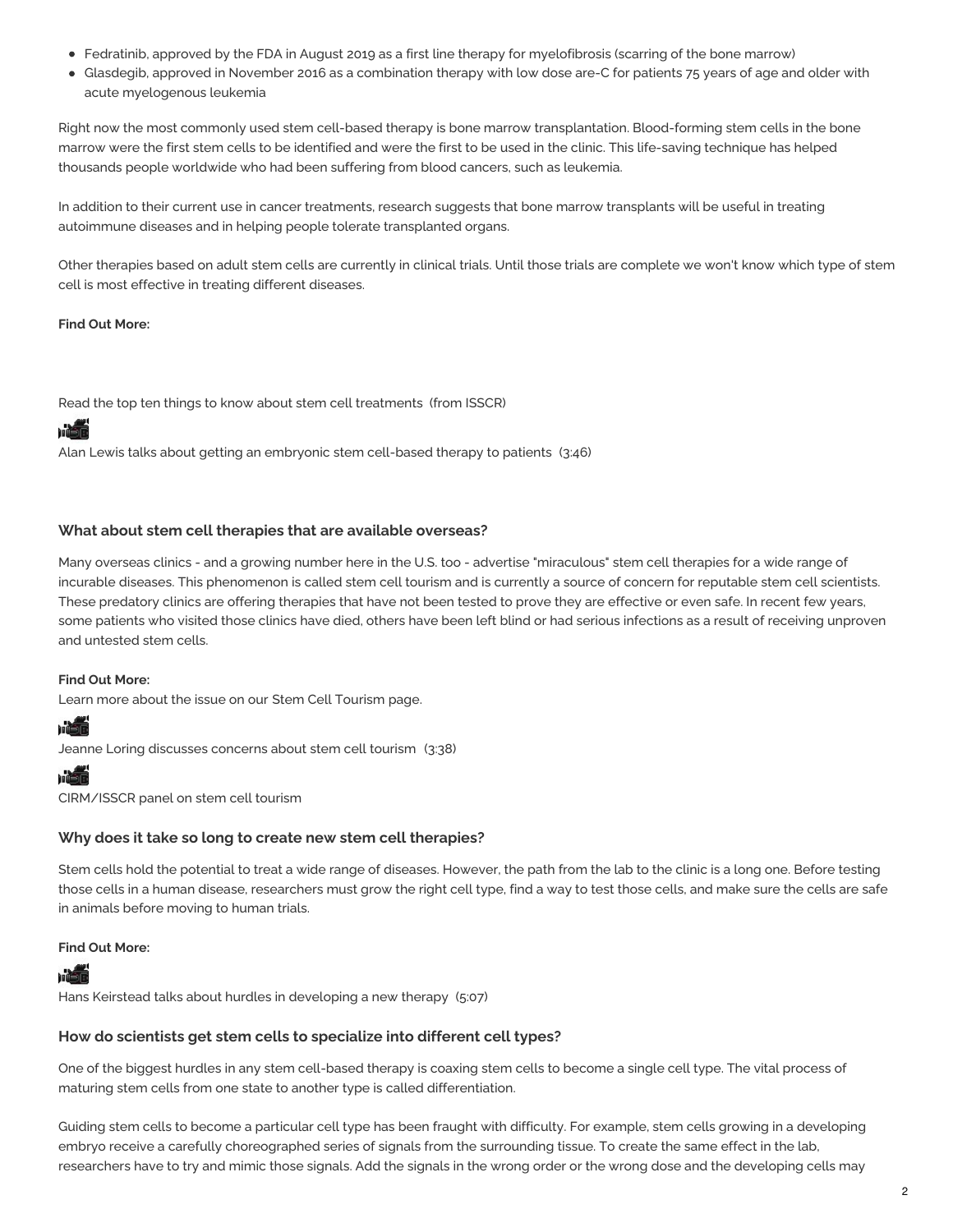Many decades of research has uncovered many of the signals needed to properly differentiate cells. Other signals are still unknown. Many CIRM-funded researchers are attempting to differentiate very pure populations of mature cell types that can accelerate therapies.

## **Find Out More:**

# **MARK**

Mark Mercola talks about [differentiating](https://www.cirm.ca.gov/our-progress/video/mark-mercola-talks-about-differentiating-cells-adult-tissues) cells into adult tissues (3:37)

## **How do scientists test stem cell therapies?**

Once a researcher has a mature cell type in a lab dish, the next step is to find out whether those cells can function in the body. For example, embryonic stem cells that have matured into insulin-producing cells in the lab are only useful if they continue producing insulin once transplanted inside a body. Likewise, researchers need to know that the cells can integrate into the surrounding tissue and not be rejected by the body.

Scientists test cells by first developing an animal model that mimics the human disease, and then implanting the cells to see if they help treat the disease. These types of experiments can be painstaking—because even if the cells don't completely cure the disease, they may restore some functions that would still be of enormous benefit to people. Researchers have to examine each of these possible outcomes.

In many cases testing the cells in a single animal model doesn't provide enough information. Most animal models of disease don't perfectly mimic the human disease. For example, a mouse carrying the same mutation that causes cystic fibrosis in humans doesn't show the same signs as a person with the disease. So, a stem cell therapy that treats this mouse model of cystic fibrosis may not work in humans. That's why researchers often need to test the cells in more than one animal model.

## **Can't stem cell therapies increase the chances of a tumor?**

The promise of embryonic stem cells is that they can form any type of cell in the body. The trouble is that when implanted into an animal they do just that, in the form of tumors called *teratomas*. These tumors consist of a mass of many cells types and can include hair cells and many other tissues.

These teratomas are one reason why it is necessary to mature the embryonic stem cells into highly purified adult cell types before implanting into humans. Virtually all evidence has shown that the mature cells are restricted to their one identity and don't appear to revert to a teratoma-forming cell.

### **Find Out More:**

UC Davis [researcher](http://www.ucdmc.ucdavis.edu/welcome/features/20081008_stemcell_Knoepfler/index.html) focuses on stem cell safety (from UC Davis)

# nd

Paul Knoepfler talks about the tendency of [embryonic](https://www.cirm.ca.gov/our-progress/video/paul-knoepfler-talks-about-tendency-embryonic-stem-cells-form-tumors) stem cells to form tumors (4:10)

### **Is there a risk of immune rejection from stem cells?**

Transplanted stem cells, like any transplanted organ, can be recognized by the immune system as foreign and then rejected. In organ transplants such as liver, kidney, or heart, people must be on immune suppressive drugs for the rest of their lives to prevent the immune system from recognizing that organ as foreign and destroying it.

The likelihood of the immune system rejecting a transplant of embryonic stem cell-based tissue depends on the origin of that tissue. Stem cells isolated from IVF embryos will have a genetic makeup that will not match that of the person who receives the transplant. That person's immune system will recognize those cells as foreign and reject the tissue unless a person is on powerful immune suppressive drugs.The same is true for adult stem cells from a donor.

Stem cells generated through SCNT or iPS cell technology, on the other hand, are a perfect genetic match. The immune system would likely overlook that transplanted cells, seeing it as a normal part of the body. Still, some suggest that even if the cells are perfectly matched, they may not entirely escape the notice of the immune system. Cancer cells, for example, have the same genetic make up as surrounding tissue and yet the immune system will often identify and destroy early tumors. Until more information is available from animal studies it will be hard to know whether transplanted patient-specific cells are likely to call the attention of the immune system.